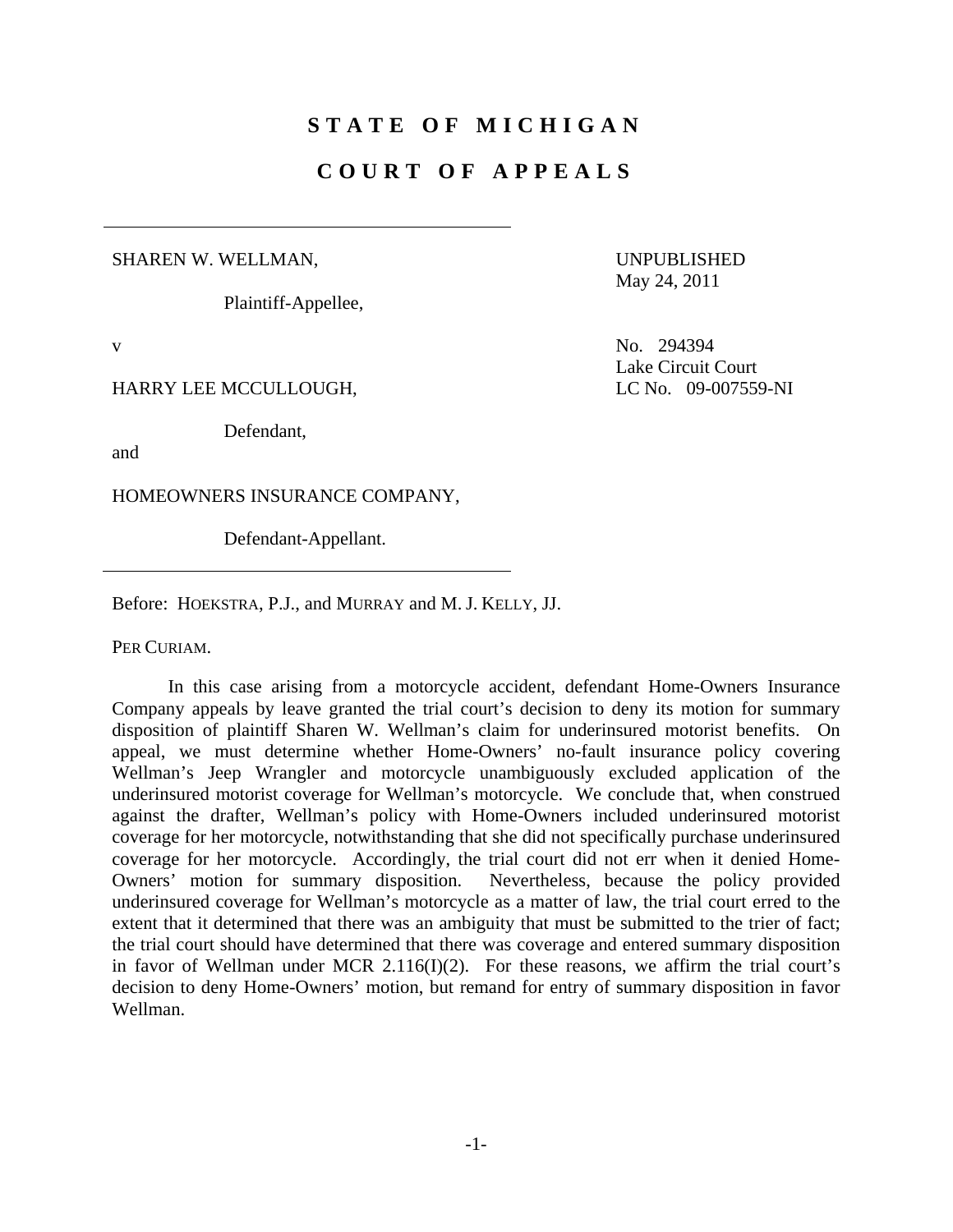#### I. BASIC FACTS AND PROCEDURAL HISTORY

 In her complaint, Wellman alleged that, in May 2007, she was driving her motorcycle—a Honda Rebel—along a public highway. At about the same time, defendant Harry Lee McCullough was driving his car along a private drive that intersected with the public highway. McCullough allegedly turned onto the public highway without notice and without yielding to Wellman. As a result, Wellman and McCullough collided.

 At the time of the accident, Wellman had a no-fault insurance policy with Home-Owners. The policy covered both her Wrangler and her motorcycle. However, Wellman only purchased underinsured motorist coverage on her Wrangler. Nevertheless, Wellman asked Home-Owners to pay her underinsured motorist benefits under the policy. Home-Owners refused her request on the ground that the underinsured coverage only applied to her Wrangler, which was not involved in the accident.

 In May 2009, Wellman sued McCullough for negligence and sued Home-Owners for breaching the insurance contract.

 Home-Owners moved for summary disposition of Wellman's claim in June 2009. In its motion, Home-Owners argued that, although the applicable endorsement generally provided for underinsured motorist benefits, there was an exception stated for accidents involving the insured's automobiles for which the insured did not purchase underinsured motorist coverage. Because Wellman's motorcycle was listed as an automobile on the declarations page and did not have underinsured motorist coverage, Home-Owners maintained that it had no obligation to pay Wellman underinsured motorist benefits. In response, Wellman argued that the policy defined the terms automobile in such a way as to exclude motorcycles. Because her motorcycle was not an automobile as defined by the policy, the exclusion cited by Home-Owners did not apply and she was entitled to underinsured motorist benefits.

 After a hearing on Home-Owners' motion, the trial court concluded that the policy terms, as modified by the endorsement for underinsured motorist coverage, was ambiguous. It determined that the proper interpretation of the contract was a matter for the finder of fact and, on that basis, denied Home-Owners' motion for summary disposition. The trial court entered an order denying the motion in September 2009.

 In October 2009, Home-Owners applied for interlocutory leave to appeal the trial court's decision to deny its motion. This Court granted leave to appeal on February 10, 2010.

### II. UNDERINSURED MOTORIST COVERAGE

#### A. STANDARDS OF REVIEW

 On appeal, Home-Owners argues that the trial court erred when it denied its motion for summary disposition. Specifically, Home-Owners contends that the trial court erred when it determined that the definition of the term automobile was ambiguous. Because the term automobile plainly includes the motorcycle at issue, the trial court should have determined that the exclusion for automobiles that were not covered by underinsured motorist coverage applied to the motorcycle and barred Wellman's claim for underinsured motorist benefits as a matter of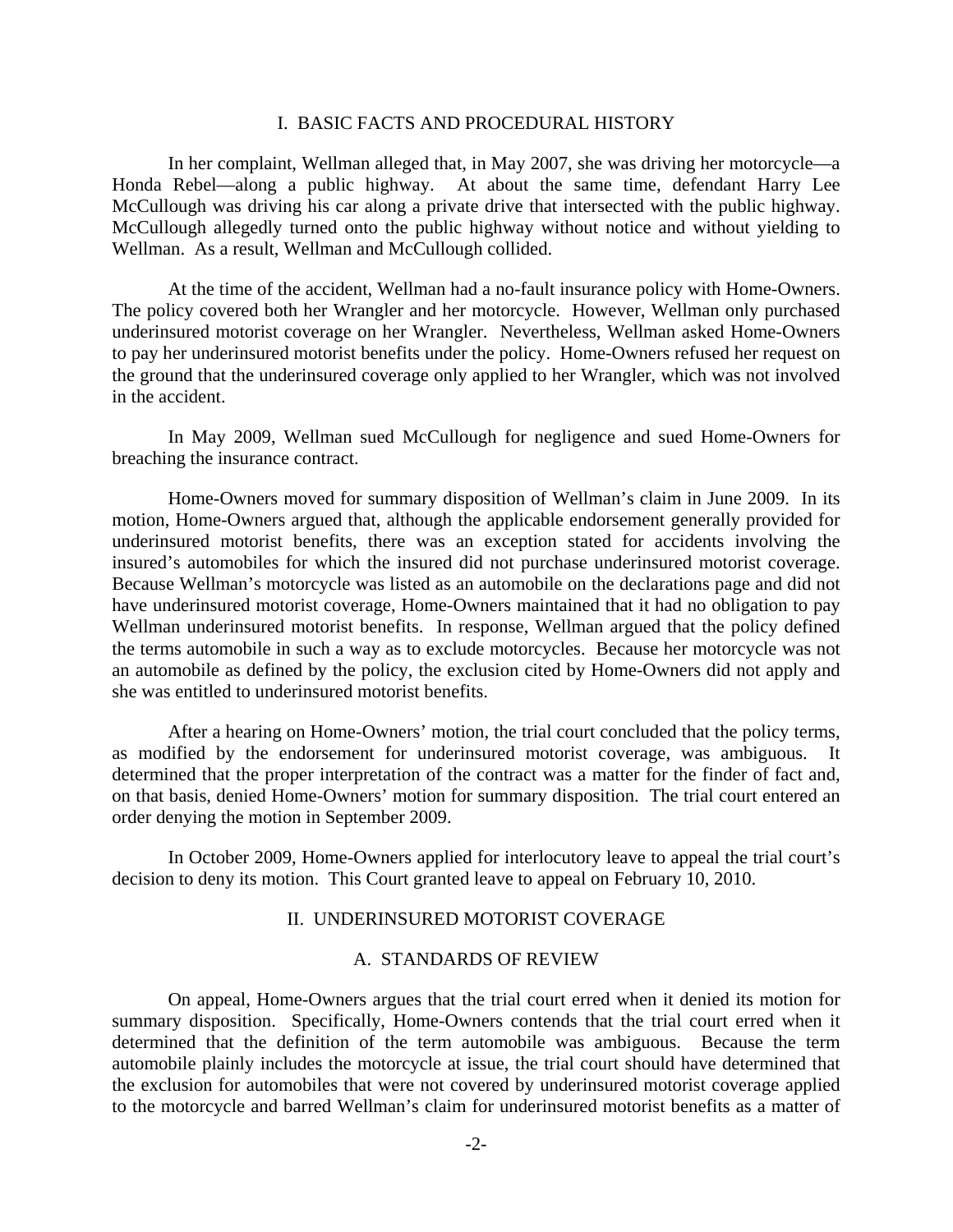law. This Court reviews de novo a trial court's decision on a motion for summary disposition. *Barnard Mfg Co, Inc v Gates Performance Engineering, Inc*, 285 Mich App 362, 369; 775 NW2d 618 (2009). This Court also reviews de novo the proper interpretation of a contract. *Rory v Continental Ins Co*, 473 Mich 457, 464; 703 NW2d 23 (2005).

#### B. ANALYSIS

 Wellman purchased an insurance policy from Home-Owners that covered both her motorcycle and her Wrangler—that is, the complete package was an integrated whole that did not involve separate contracts for each vehicle. The complete contract included the main policy—called the insuring agreement, a no-fault endorsement, an uninsured motorist coverage endorsement, an underinsured motorist coverage endorsement (underinsured endorsement), a motorcycle endorsement, and several other independent provisions applicable to policies issued in Michigan.

 The main policy provided that Home-Owners would pay "damages for bodily injury and property damage" for which Wellman becomes "legally responsible because of or arising out of  $[her]$  ownership, maintenance or use of  $[her]$  automobile ... as an automobile." The main policy defined automobile to mean "a private passenger automobile, a truck, truck tractor, trailer, farm implement or other land motor vehicle." The policy further defined a private passenger automobile as a "passenger or station wagon type automobile with four or more wheels" or a "pickup or van type automobile" or a "motorhome."

 On appeal, Home-Owners argues that the motorcycle at issue constituted an automobile within the meaning of the main policy because the main policy defines automobile to include any vehicle listed on the declarations page. Home-Owners relies on language contained in the preamble to the main policy rather than the actual definition of the term automobile. The preamble provides that the attached declarations "describe the automobile(s) we insure and the Coverages and Limits of Liability for which you have paid a premium." Yet, in section one of the main policy, which provides definitions, Home-Owners explained that, in order to "understand this policy", the reader must understand the terms defined in section one. Section one further provides that, when used in the policy, the defined terms will be in bold. The term "automobile(s)" appears in bold type in the preamble. Thus, the parties agreed that the term automobile would have the meaning provided by the definitions stated under section one. That is, the preamble cannot be understood to modify the definition provided under section one. Accordingly, we cannot construe the preamble to specifically modify the definition provided under section one to include any vehicle listed on the declarations page. Had it intended to do so, Home-Owners could have defined the term automobile under section one to include any vehicle listed on the declarations page, but it did not do so and we will not read such an expansion into the contract. *Zahn v Kroger Co*, 483 Mich 34, 41; 764 NW2d 207 (2009)

 $\overline{a}$ 

 $1$  The policy emphasized defined terms by putting them in bold. When quoting the contract language, we have removed the emphases.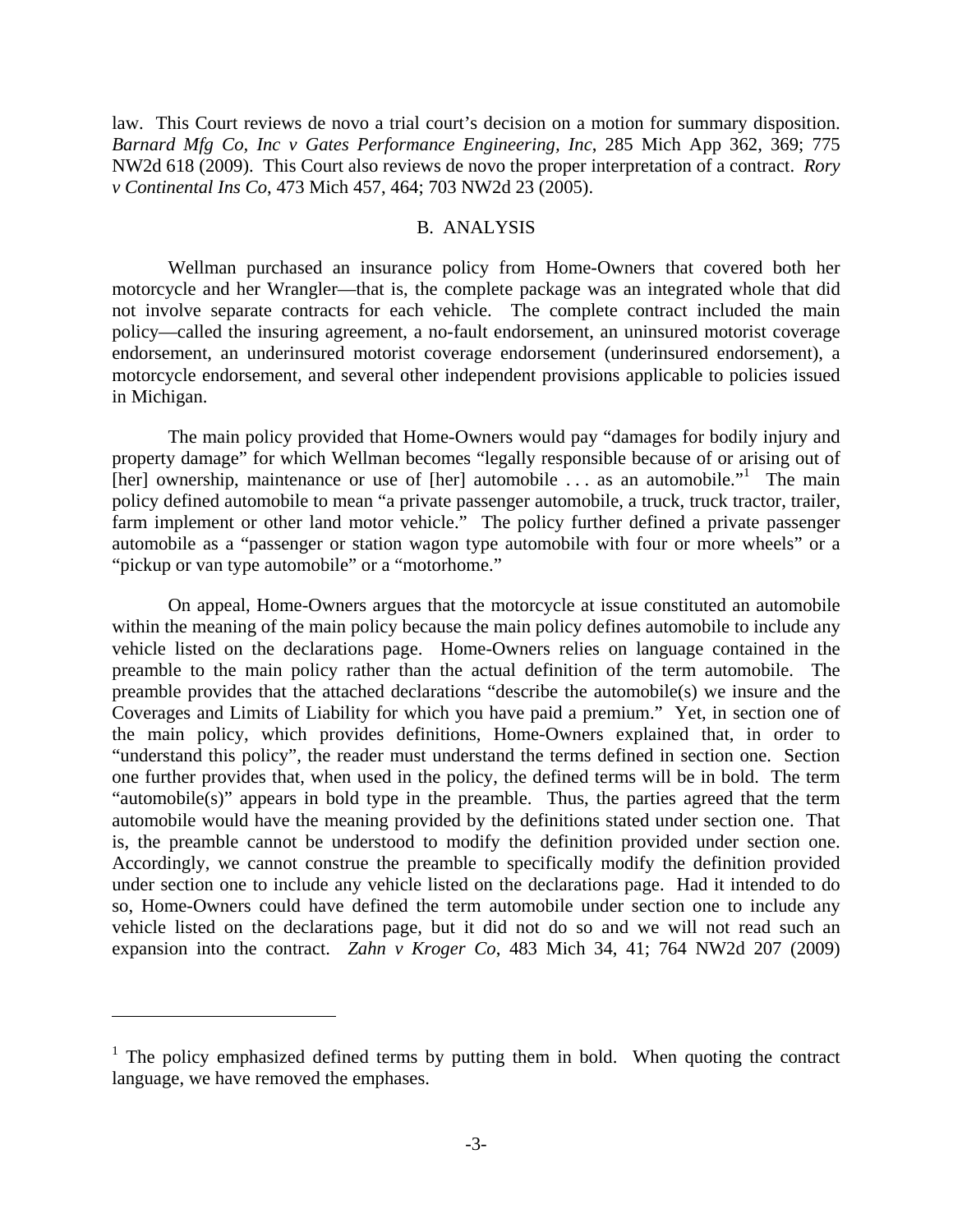("Courts may not make a new contract for parties under the guise of a construction of the contract, if doing so will ignore the plain meaning of the words chosen by the parties.").

 Wellman also purchased underinsured motorist coverage for her Wrangler. In the underinsured endorsement, Home-Owners agreed to pay Wellman "compensatory damages" that she was "legally entitled to recover or from the owner or operator of an underinsured automobile for bodily injury sustained while occupying an automobile that is covered" in section two of the main policy. The underinsured endorsement provided that, if the "first named insured" was an "individual," which Wellman undisputedly was, the coverage would also apply when she was not "occupying an automobile" that was covered under section two of the main policy.<sup>2</sup> As such, Wellman's underinsured motorist coverage applied without regard to whether she was injured while occupying an "automobile" for which she had coverage under section two of the main policy. However, the underinsured endorsement contained an important exclusion: the underinsured coverage would not apply to "any person injured while occupying or injured by any automobile" that Wellman owned and which was "not insured for Underinsured Motorist Coverage by the policy." As such, under the plain language of this endorsement, if an insured suffered an injury while occupying an "automobile" that the insured owned, he or she would not be entitled to underinsured motorist benefits unless the automobile were specifically insured for underinsured motorist benefits.

 Here, it is undisputed that Wellman suffered an injury while riding her own motorcycle and that this motorcycle was not specifically insured for underinsured motorist benefits. Accordingly, under the terms of the exclusion for owned automobiles in the underinsured endorsement, if Wellman's motorcycle constituted an automobile within the meaning of the policy, then she would not be entitled to underinsured motorist benefits. If, however, the motorcycle was not an automobile within the meaning of the policy, then she was not occupying an automobile at the time of the accident and would be entitled to underinsured benefits even though she only purchased underinsured coverage for her Wrangler.

 The underinsured endorsement provided definitions, which "apply in addition to those contained" in section one of the main policy. Hence, the definitions contained in the main policy clearly apply to the underinsured endorsement. As already noted, the main policy defined the term "automobile" to include a "private passenger automobile, a truck, truck tractor, trailer, farm implement or other land motor vehicle." It is plain that a motorcycle is not a truck, truck tractor, trailer or farm implement. In addition, a motorcycle is clearly not a "passenger or station wagon type automobile with four or more wheels" or a "pickup or van type automobile" or a "motorhome." Therefore, a motorcycle will only constitute an automobile within the meaning of the policy if it is an "other land motor vehicle."

1

 $2$  Given this language, we reject Home-Owners' contention that Wellman would not be entitled to any underinsured motorist coverage unless she suffered an injury while occupying an automobile that she owned.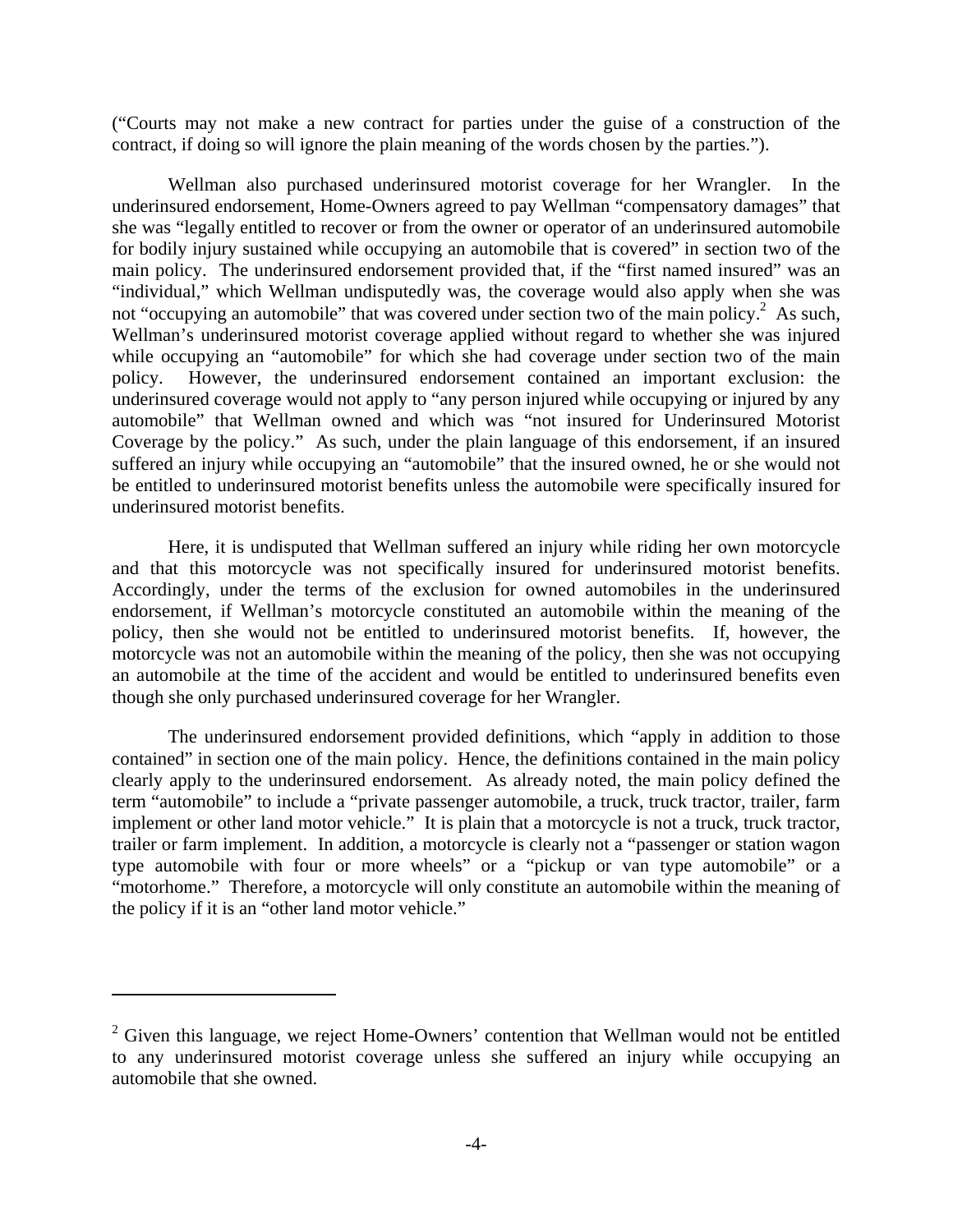The main policy did not provide a definition for "other land motor vehicle." The phrase "land motor vehicle" would, in common understanding, include a motorcycle. After all a motorcycle is a vehicle—a device designed to carry goods or passengers—that is powered by a motor and that one drives on land. Thus, if the term "land motor vehicle" were undefined, we would be compelled to give it its ordinary meaning, see *Citizens Ins Co v Pro-Seal Service Gp, Inc*, 477 Mich 75, 82-83; 730 NW2d 682 (2007), and would conclude that the exclusion for automobiles that Wellman owned and for which she did not purchase underinsured motorist coverage applied to exclude underinsured motorist coverage. However, the term "motor vehicle" is not an undefined term. Although the main policy did not provide a definition for the term "other land motor vehicle", the contract included endorsements and provisions that did define the term "motor vehicle."

 In a special tort liability exclusion provision, Wellman and Home-Owners agreed that a definition for "motor vehicle" applied "in addition to those contained" in section one of the main policy. This provision defined motor vehicle to mean "a vehicle, including a trailer, operated or designed for operation upon a public highway by power other than muscular power which has more than 2 wheels. Motor vehicle does not include a motorcycle or a moped . . . ." The parties agreed to a substantial similar definition in the motorcycle endorsement and agreed in that endorsement that the definitions "apply in addition to those contained" in section one of the main policy. These definitions unequivocally provide that a motorcycle is not a motor vehicle. And, if these definitions apply to the main policy, one must necessarily conclude that a motorcycle is not an "other land motor vehicle." Because we must read the contract as a comprehensive whole, see *Klapp v United Ins Group Agency, Inc*, 468 Mich 459, 467; 663 NW2d 447 (2003), we must determine whether the parties agreed to modify the meaning of the phrase "other land motor vehicle" with the special tort provision and motorcycle endorsement.

 By agreeing that the definitions contained in these provisions "apply in addition to those contained" in section one of the main policy, the parties clearly agreed to apply the definitions stated in the main policy to the special tort provision and motorcycle endorsement. One might also reasonably construe these provisions to conclude that the parties intended to modify the main policy to include the definition of "motor vehicle" stated in the special tort provision and motorcycle endorsement. Indeed, we note that Home-Owners, as the drafter of the policy at issue, clearly understood that the definitions stated in an endorsement might be interpreted to modify the meaning of terms in the main policy. In the no-fault endorsement, which contains a similar definition for "motor vehicle," the parties agreed that the defined terms apply only to "this endorsement" and that the definitions in the main policy "do not apply to the coverage provided by this endorsement." The fact that Home-Owners specifically addressed whether the definitions in a particular endorsement should apply only to that endorsement tends to suggest that, where it did not specifically limit application of the definitions contained in the endorsement, it intended those definitions to apply generally. Accordingly, we conclude that it is just as plausible that the parties intended the definition of "motor vehicle" contained in the special tort exclusion and motorcycle endorsement to modify the main policy as it is that the parties intended only to incorporate the main policy's definitions by reference. Because the policy is equally susceptible to either interpretation when read as a whole, the trial court did not err when it concluded that the provision was ambiguous. *Lansing Mayor v Public Service Comm'n*, 470 Mich 154, 166; 680 NW2d 840 (2004).